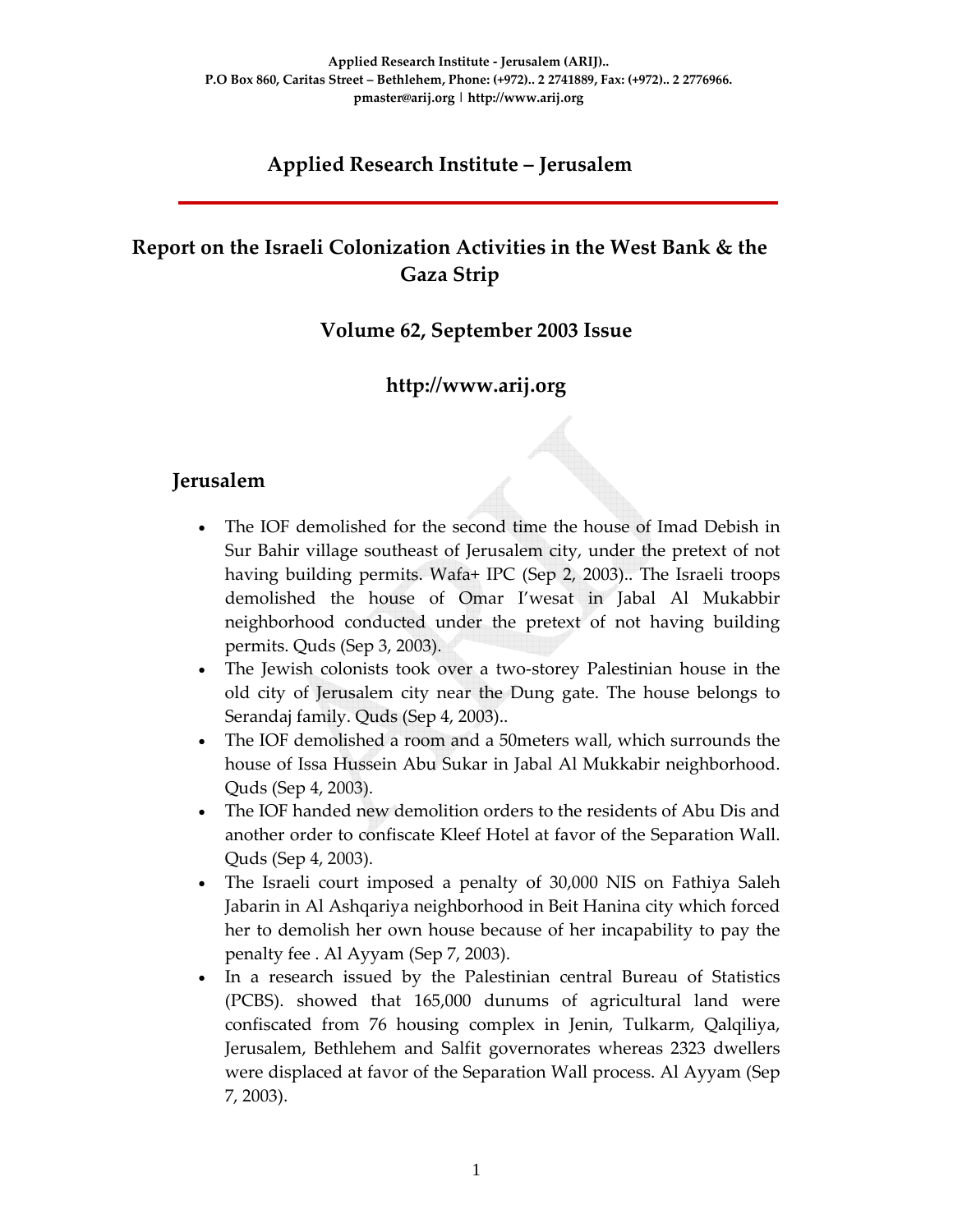- The reconciliation Court in Jerusalem froze for ten days, the military order, which indicates the confiscation of 90 dunums of lands from As Sawahira Al Sharqiya village to the south of Jerusalem city. Al Ayyam+ Quds (Sep 9, 2003).
- The IOF demolished five houses in the unrecognized villages of Al Za'roura, Umm Rattan and Al Sir in Al Lid city under the pretext of not having building permits. Not forgetting to mention that 60 Bedwin houses were demolished in Al Lid city since the beginning of the current year. Wafa (Sep 9, 2003).
- Seven families from Al Ashqariya, Al Aqaba and At Tabil neighborhoods in Beit Hanina city were informed to evacuate their houses in a maximum time duration of 48 hours preparing to demolish them under the pretext of not having building permits. Quds (Sep 11, 2003).
- In a report published by the Palestinian land defense committee showed that 34040 dunums of lands were confiscated and razed during the months of May, June and July of this year of which, 16325 dunums were confiscated through military orders, 9442 dunums of lands were seized, 1772 dunums were seized by Jewish colonists and 6400 dunums were razed either for the erection of the Separation Wall or for the construction of new military roads. Moreover, the number of existing outposts increased to 128 during that period of time. Quds (Sep 13, 2003).
- Israel is planning to erect two new parts of the Separation Wall in the West Bank; as a result, hundreds of dunums will be confiscated due to this violent process. Quds (Sep 13, 2003).
- The Israeli bulldozers razed hundreds of dunums cultivated with 2000 Olive trees in Al Sheikh Sa'id, Al Sawahira and Wad El Nar districts southeast Jerusalem city at favor of the Separation Wall path. The lands belong to: I'wasat, Mansour, Mash‐hour, Shqairat and Mashahra families. On the other hand, the IOF took over 20 dunums of agricultural land in Beit Surik village. The lands belong to Rebhi Mahmmoud Al Jamal, Hassan Mahmmoud Al Jamal and 'Abed El Qader Issa Esh Sheikh. Al Ayyam (Sep 16, 2003).
- The IOF demolished a two-storey house in Ras Khamis area in Jerusalem city owned by Rashid Mahmmoud Shehata. In addition, the IOF demolished for the second time the two‐storey building of Khader Farid El Ja'bari and the building of 'Abed El Hadi Omar Al Hiroub in Beit Hanina city. Quds (Sep 17, 2003).
- The IOF handed resident of Qatanna village northwest of Jerusalem city seven demolition orders conducted under the pretext of their location in "Israeli land administration "areas; as a result, 80 dwellers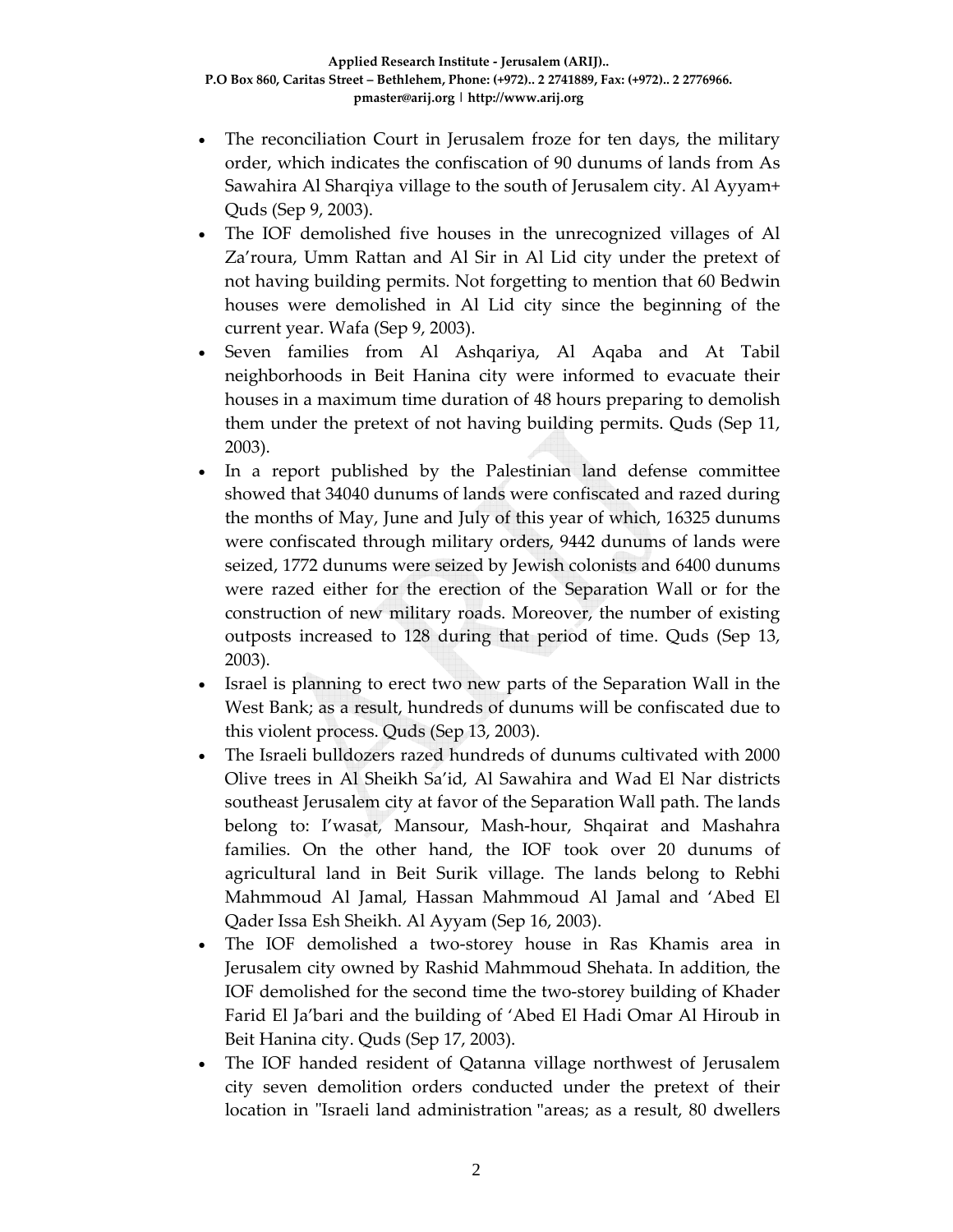will be displaced. The houses belong to: Jamal, 'Abed El Fatah, Ja'far, Yousef, Muhammad, Musa Ahmad Yousef Al Faqeh and Yaser Hussein Muahmmad Tah. Wafa (Sep 17, 2003).

- The IOF demolished the house of Rashed Za'atreh in Al 'Azzariya, to the east of Jerusalem city due to its closeness to the new bypass road that will connect the Israeli complexes together as well as Ma'ale Adumim colony with Jerusalem city center. Wafa (Sep 22, 2003).
- The IOF completed the construction of phase one of the Separation Wall in the West Bank. The length of the Segregation Wall is 140 km. Quds (Sep 21, 2003).
- The IOF charged resident Da'oud Kamal Qanbar from Ras El 'Amud a penalty of 45,000 NIS under the pretext of not having building permits. Quds (Sep 23, 2003).
- The IOF demolished a three-storey building composed of five apartments in Ash Shayyah area in At Tur neighborhood under the pretext of not having building permits. The building belongs to Muhammad Taleb Al Sayad. Since the beginning of this year 104 houses were demolished in Jerusalem city. Wafa (Sep 23, 2003).
- The Israeli Reconciliation court issued an order to prevent the construction of the Separation Wall on lands of Sur Bahir village. According to the military order, 134 dunums of agricultural lands cultivated with Olive trees are threatened to be razed and will result in separating the village into two parts. Quds (Sep 25, 2003).
- The Israeli Ministry of Defense is to change the Separation Wall path in Abu Dis village to the western parts of the village. This change would prevent the razing of 62 dunums from lands of Al Quds University. Quds (Sep 30, 2003)..

# **Qalqilyah**

- The Israeli bulldozers razed hundreds of dunums of agricultural lands cultivated with Olive and Citrus trees in the northern areas of Qalqiliya city near the Separation Wall path to erect new military roads and trenches along its borders. Wafa (Sep 8, 2003).
- The IOF started constructing a new bypass road near the Separation Wall path built alongside the southwestern part of Qalqiliya city, in addition the IOF erected 8m high cement block in the area and supplied it with watch towers. Wafa+ Quds (Sep 9, 2003).
- The IOF broke into the UNRWA hospital in Qalqiliya city causing server damages to the properties. Quds (Sep 25, 2003).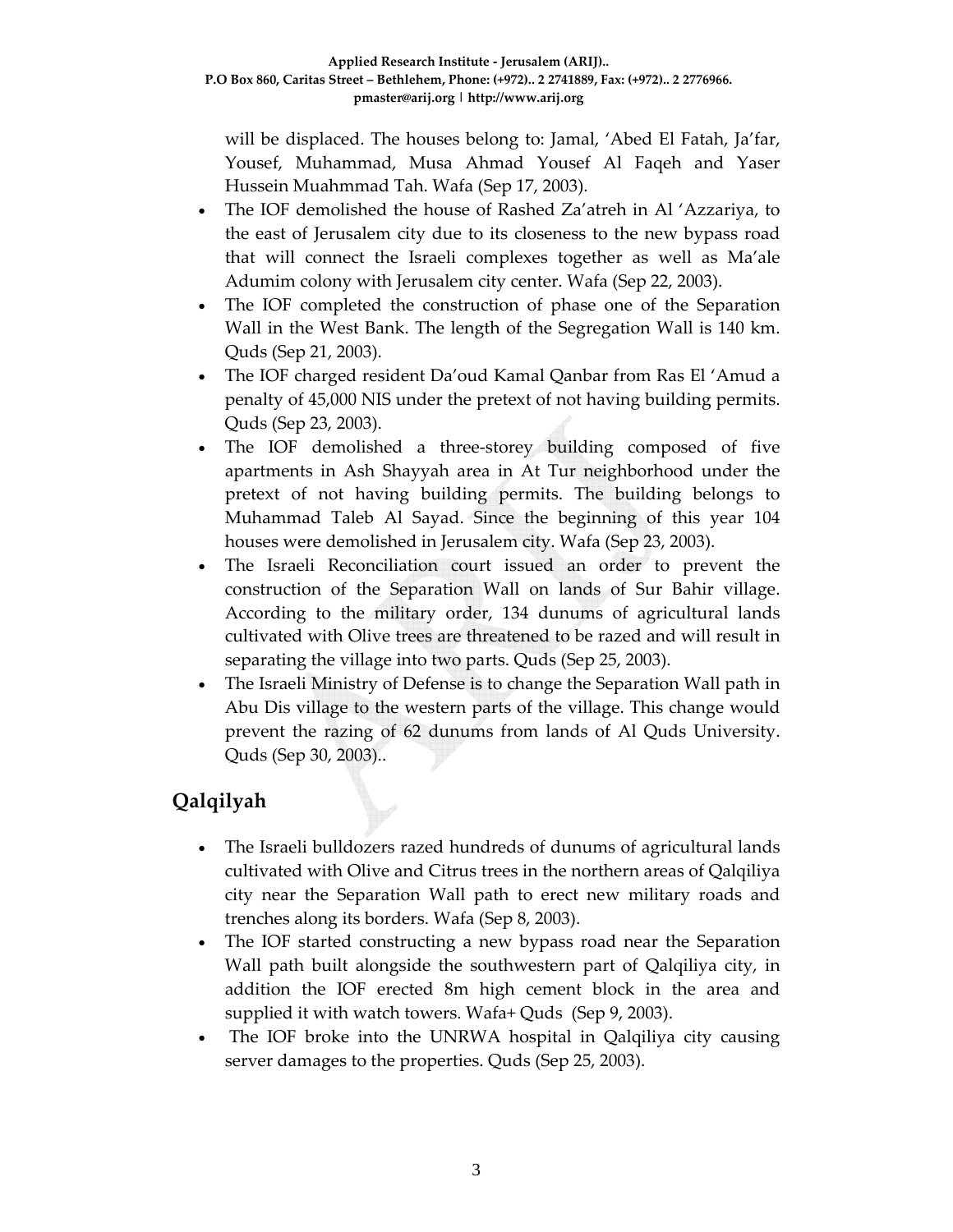### **Jenin**

- The IOF handed Al Hamudi and 'Atatra families in Ya'bad village demolition orders. Al Ayyam (Sep 7, 2003).
- The Israeli troops dynamited the third floor of the three-storey house of resident Bashar Shawahna in Silat Al Harithiya city, causing severe damages to the nearby houses. Quds+ Al Ayyam (Sep 15, 2003).
- In a report issued by the State Information Service (SIS) in Gaza Strip, 999 houses were demolished by the IOF and other 6590 houses were severely damaged in Jenin governorate since the beginning of the second Intifada until the 20th of June 2003. Quds (Sep 16, 2003).
- The IOF demolished without pre-notification and under the pretext of not having building permits the houses of Zahriya Hassan Turkman and Sara Turkman in Turkman area east of Jenin city. The reason behind this demolition was due to its location close to Kaddim colony Quds+ Al Ayyam (Sep 16, 2003).
- The IOF demolished the house of Martyr Shadi Tubasi in Wad Burqin west of Jenin refugee camp after forcing the dwellers to evacuate the house under the threat of weapons. Quds+ Al Ayyam (Sep 20, 2003).
- The IOF staged into Jenin city under heavy barrage of gunfire and dynamited the house of the arrested resident Imad Musa in Seliet El Harithiya village. Quds (Sep 26, 2003).

### **Tulkarm**

- The Israeli bulldozers razed 50 dunums of agricultural land and uprooted a considerable number of fruitful trees among with plastic houses in Zeita village to the west of Tulkarm city. Al Ayyam (Sep 1, 2003).
- The IOF dynamited three-storey building owned by Sheriff Hassan Farhana in Tulkarm refugee camp after planting it with heavy explosive devices forcing the 25 dwellers to evacuate it under the threat of weapons causing sever damages to the nearby houses. Wafa (Sep 8, 2003)..
- The IOF dynamited a two-storey house owned by Walid Mahmmoud 'Arif Hussein in Nur Shams refugee camp after planting it with heavy explosive devices causing damages to the nearby houses. Wafa (Sep 17, 2003)..
- The IOF confiscated 150 dunums of agricultural land in Far'un and Daheyat Irtah villages to the south of Tulkarm city to build a Park in the area. Wafa (Sep 22, 2003)..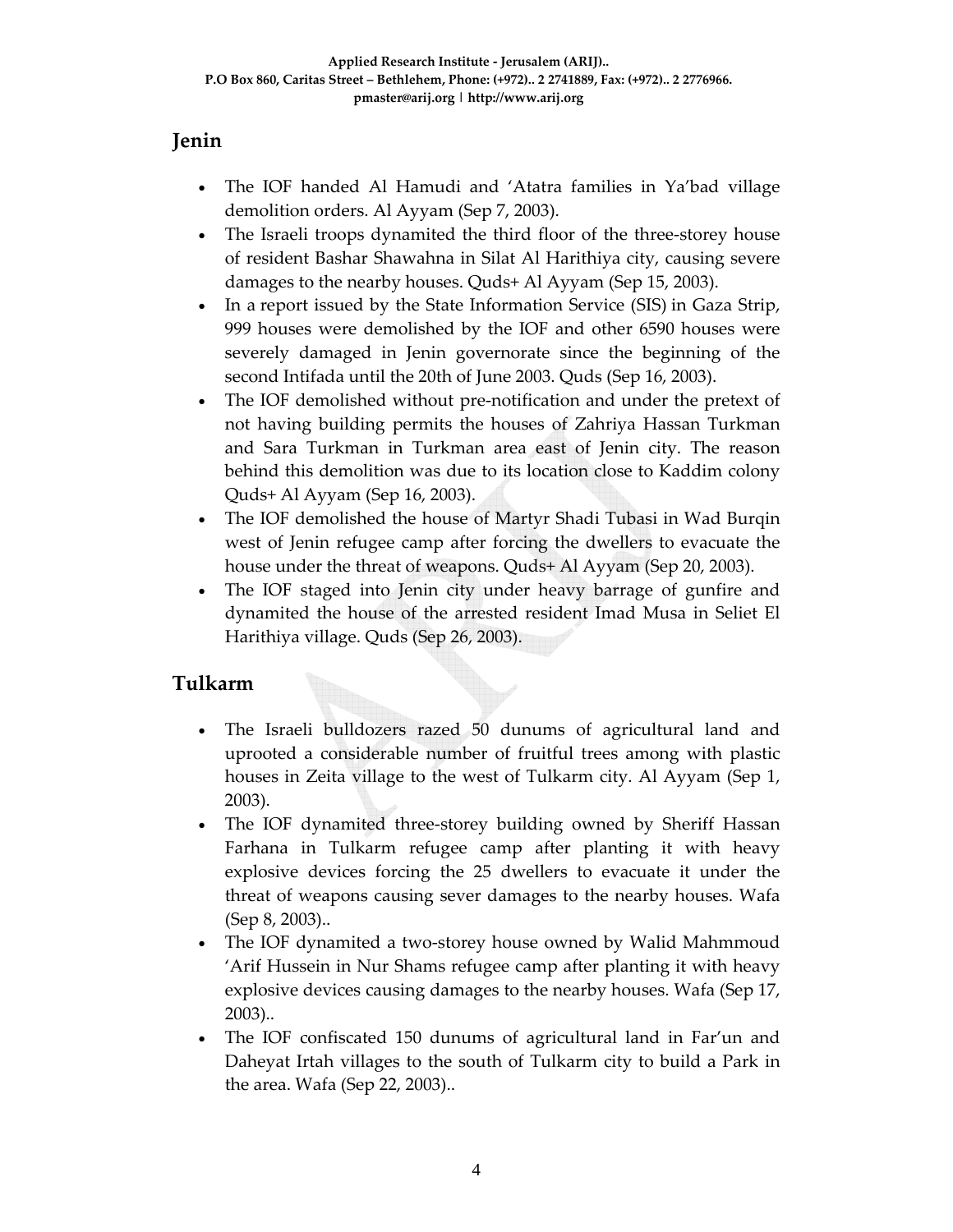- The IOF handed resident 'Azmi Dmari a a military order to demolish his two‐storey house in Ar Ras village south of Tulkarm city due to its location along side the Segregation Wall. Quds (Sep 25, 2003).
- The IOF staged into Tulkarm refugee camp, demolished and destroyed 30 houses in the area. Quds+ Al Ayyam (Sep 27, 2003)..

### **Nablus**

- The IOF staged into Balata refugee camp in Nablus city and destroyed the two Mosques in the camp. As a result of this violent operation, the house of Hani Al Houaity was severely damaged. Quds (Sep 2, 2003).
- The IOF dynamited a seven-storey building composed of 28 apartments turning it to a heap of rubble after planting it with heavy explosive devices in Al Makhfiya neighborhood in Nablus. The Building belongs to Al Masri family. Wafa (Sep 5, 2003).
- The IOF shelled on a number of Palestinian houses in Tal village, northwest of Nablus city; In addition, the IOF burned a considerable number of Olive trees in the northern parts of the village. Al Ayyam (Sep 10, 2003).
- The land defense committee in Nablus city announced that 10,000 Olive trees were uprooted in 'Aqraba and 'Uarta villages, southeast Nablus city in addition to 3,000 trees in Salem, Deir El Hatab and Beit Dajan during the last few months. Quds (Sep 13, 2003).
- The IOF started constructing a new road that will circulate Homesh colony and will be built on 150 dunums of lands of Burqa village northwest of Nablus city. The new road will result in the uprooting of Olive and Almond trees. Not forgetting to mention that this road is the third road to be built around the above mentioned colony. Quds (Sep 19, 2003).
- A total of 295 houses were completely demolished in Nablus governorate during the last three years of the Intifada in addition to 6800 houses were partially destroyed. Al Ayyam (Sep 30, 2003).

#### **Hebron**

- The IOF dynamited the three‐storey house of Musa Shehata Makhamreh in Yatta village to the south of Hebron city, displacing 25 dwellers. Wafa+ IPC (Sep 1, 2003).
- The IOF razed vast areas of agricultural land owned by Amar family in Karma village southeast of Hebron city. In addition, the IOF razed an agricultural land to the west of Beit 'Awa city. Wafa (Sep 3, 2003).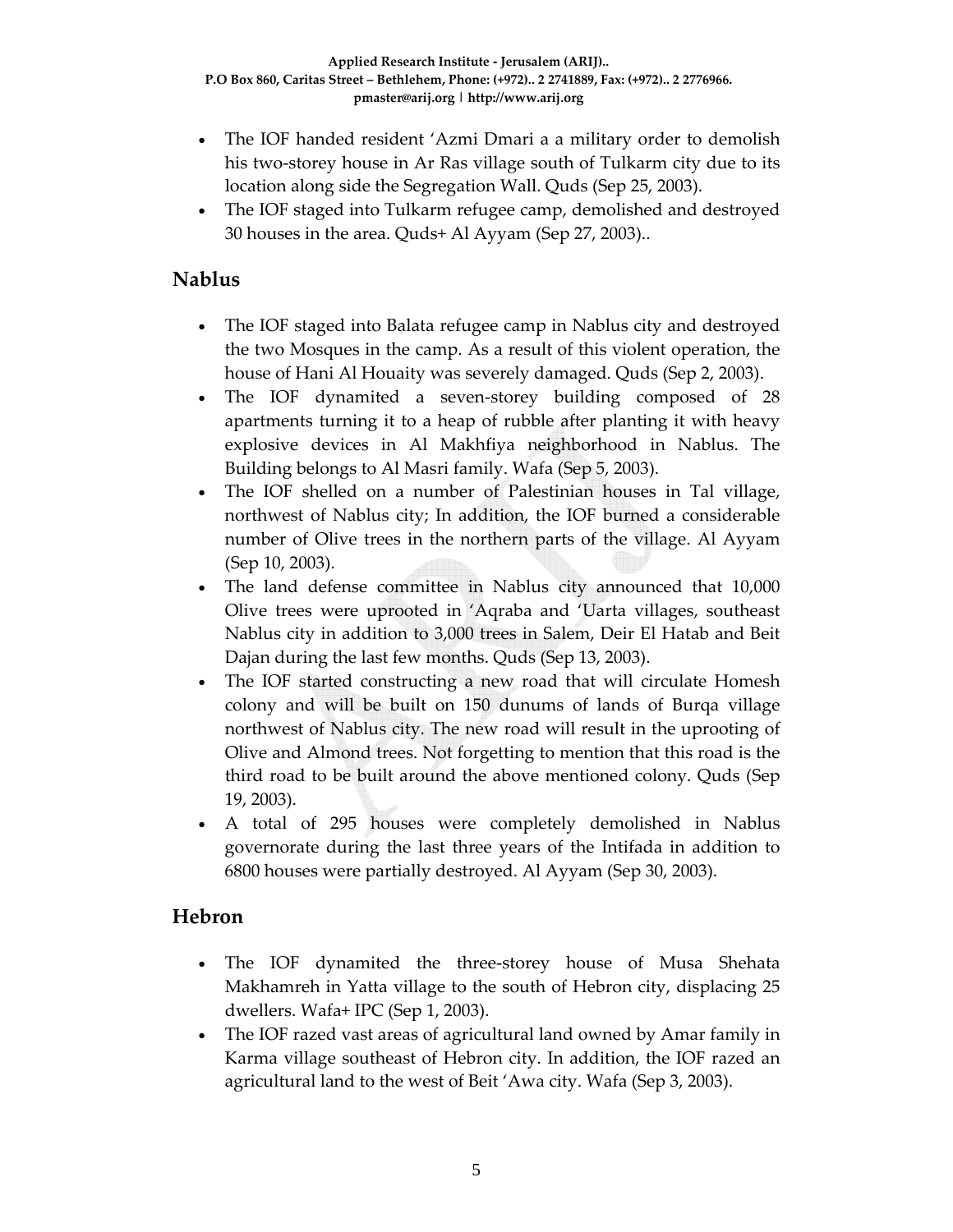- The IOF handed resident Sa'id Hassan Da'na a military order with a maximum duration of 72 hours to uproot 200 trees mainly Olives and Almonds trees near Qiryat Arba' colony for security reasons. Al Ayyam (Sep 5, 2003).
- The IOF burned the houses of Khalil Musalam Al Nawag'a and Muhammad Ahmad Al Nawag'a, located 400m to the north of Susia colony. Quds (Sep 8, 2003).
- The IOF dynamited an eight-storey building composed of 27 apartments in the Western part of Hebron city, owned by Hassan Darwish Al Qawasmeh, displacing 15 families. Among the families, Al Qawasmeh, Al Zagher, Al Nader and Al 'Agloni families were known. Wafa (Sep 9, 2003).
- The IOF dynamited a commercial store owned by Nabil Muhammad I'bado in Namra region to the north of Hebron city. Al Ayyam (Sep 9, 2003).
- The Israeli troops besieged a four-storey building owned by Al Qawasmi family in Al Huras neighborhood north of Hebron city and dynamited two apartments causing severe damages to other apartments in the building and displacing 8 families. Wafa+ Al Ayyam (Sep 11, 2003).
- The IOF dynamited the two-storey house of Martyr 'Eiz El Din Misk in Wad Al Basas to the west of Hebron city after forcing all inhabitants to evacuate the house under the threat of weapons. Quds (Sep 13, 2003).
- The Israeli bulldozers staged into Wadi Hara area in Hebron city and demolished 6 houses composed of 10 apartments along with 4 barracks and 5 water tanks owned by Jamal Ahmad At Tawil, Mwafaq Ahmad At Tawil and Namid Al Hanjouri. In addition, the IOF demolished two houses composed of 5 apartments owned by Al Rajabi family in Al Baq'a region. Not forgetting to mention that the IOF handed 10 demolition orders to residents of Al Baq'a area under the pretext of not having building permits. **The houses belong to:**
	- 1. Omar 'Aref Al Rajabi
	- 2. 'Azmi 'Abed El 'Aziz Jaber
	- 3. Muhammad Mustafa Jaber
	- 4. Rabe' Jaber
	- 5. Nimer Sedqi Al Rajabi
	- 6. Samih 'Aref Al Rajabi. Quds (Sep 15, 2003).
- The IOF demolished a three-storey building in Dura city southwest of Hebron city after forcing the 5 families to evacuate it under the threat of weapons. The building belongs to Nassar family. Quds+ Al Ayyam (Sep 17, 2003).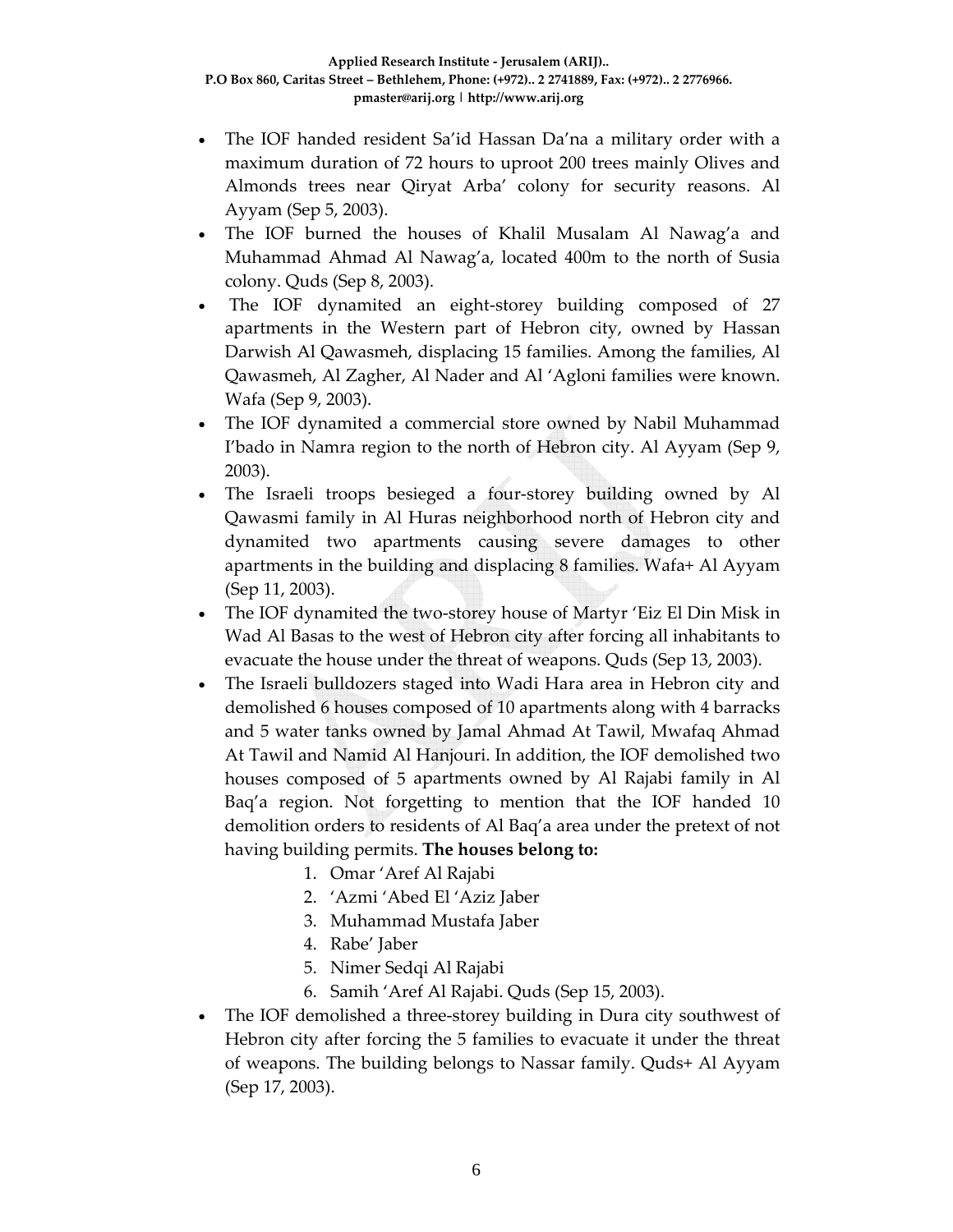- The IOF razed hundreds of Olive trees cultivated in 50 dunums of land in Al Jab'a village to the north of Hebron city and owned by Musa Hamdan Masha'leh. In addition, the IOF also razed 50 Olive and Almond trees cultivated in 1.5 dunums of lands near Qiryat Arba' colony to the east of Hebron city and belongs to Sa'id Da'na. Al Ayyam (Sep 17, 2003)..
- The IOF staged into Wad Al Nasara neighborhood near Qiryat Arba' colony and sealed with Oxygen the houses of Munther and Nafeth Da'na after forcing the dwellers to evacuate the houses under the threat of weapons. Moreover, the IOF closed the main road leading to Mahmmoud 'Abed El Halem Jaber house and transferred the house of Muhammad 'Ali Nassar into a military barrack in Yatta city to the south of Hebron city. Wafa+ Al Ayyam (Sep 18, 2003).
- The Israeli bulldozers demolished the house of resident Akram Mustafa Shahein in Al Basa neighborhood to the west of Hebron city. Al Ayyam (Sep 23, 2003).
- The IOF demolished the two-storey house of Martyr Mahmmoud Nassar Hamdan in At Tabaqa region near Dura city southwest Hebron city after planting it with heavy explosive devices, displacing 8 dwellers. Wafa (Sep 30, 2003).

#### **Bethlehem**

- Israel is willing to add 102 new housing units to Efrat colony, south of the West Bank, at favor of expanding the colony borders. Quds (Sep 5, 2003).
- The Israeli occupation forces distributed military orders in the Arabic language to residents of Al Nu'man village declaring the confiscation of another 47 dunums of the village's land for military use. Residents of Al Nu'man village confirmed that their lands were declared as confiscated at favor to construct another part of the Segregation Wall, which will isolate the village and later annex it to Jerusalem municipality borders. Al Quds (September 16, 2003).
- The Israeli occupation forces –IOF- declared the confiscation of 100 dunums of agricultural lands from Al Khas and Al Nu'man villages to construct a new bypass road of "1.2 km length and 160 meters width" alongside the Segregation wall. Al Quds (September 26, 2003).
- A new colonization plans to confiscate 24 dunums of agricultural land cultivated with Olive and Almond trees in Al Walaja village to the west of Bethlehem city at favor of erecting a 3km length and 8km width military road. As a result, one of the neighborhoods in the village will be completely isolated. Quds+ Al Ayyam (Sep 7, 2003).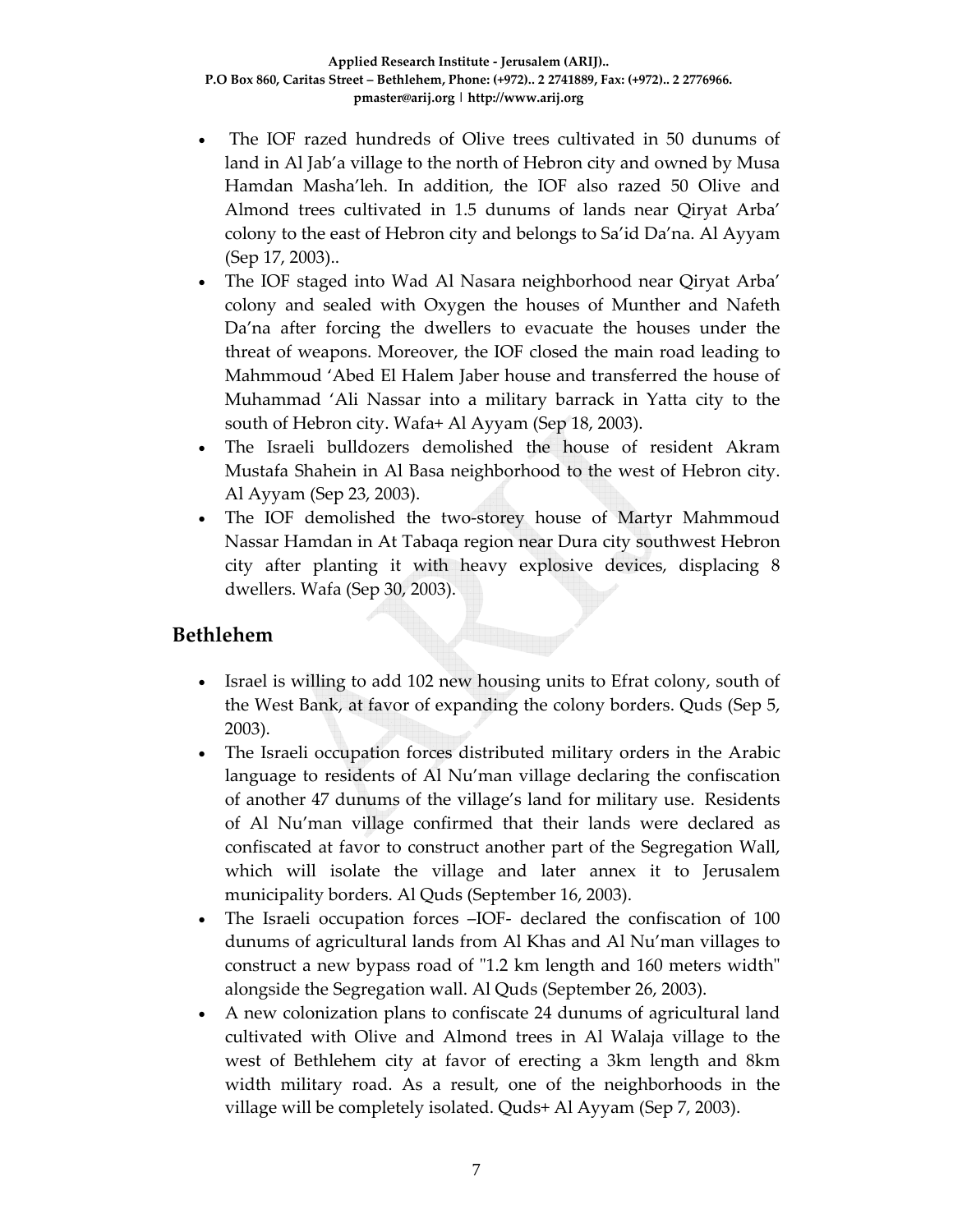- The Jewish colonists and under the protection of the IOF razed more than 50 dunums of lands in Al Jab'a area, to the west of Bethlehem city, which belong to Isma'il, Issa and Hilal Abu Luha. Wafa (Sep 16, 2003).
- The IOF handed military orders to the residents in Rachel's tomb area to confiscate 28 dunums of lands owned by The Orthodox Monastery, Bethlehem Municipality and to At Telyani family. Quds+ Al Ayyam (Sep 23, 2003).
- A total of 4046 houses were completely demolished and 5010 houses were partially destroyed in the West Bank and Gaza Strip since the beginning of the second Intifada of which 7850 houses were partially destroyed in Bethlehem governorate. Quds (Sep 26, 2003)..

#### **Gaza**

- Israel is willing to build 50 new security rooms in Gosh Qatif block of colonies with an approximate cost of one million NIS. Quds (Sep 1, 2003)..
- In a report issued by the State Information Service SIS- showed that a total of 260 houses were completely demolished, 2760 houses were partially damaged and 70 industrial stores were destroyed in the northern areas of Gaza governorate since the beginning of the second Intifada. As for the agricultural sector, a total of 36730 trees cultivated on 10114 dunums of lands were uprooted. Quds (Sep 1, 2003).
- The IOF partially damaged a three-storey residential building owned by Jum'a 'Atta Allah in Gaza city. Al Ayyam (Sep 2, 2003).
- The Israeli bulldozers staged 70m into Zu'rub neighborhood to the west of Rafah city alongside the Palestinian‐Egyptian borders under heavy barrage of gunfire and partially demolished the house of Martyr Sa'di Al Dabas. Al Ayyam (Sep 3, 2003).
- The Israeli bulldozers staged hundreds of meters in Al Mahata district and razed 40 dunums of land cultivated with Olive, Palm and Orange trees. Lands belong to Abu Samra family. Wafa+ Al Ayyam (Sep 4, 2003).
- The IOF rebuilt two watch towers at Abu Al Holy Junction to the south of Deir Al Balah and another near Al Matahen Junction to the north of Khan Yunis. Al Ayyam (Sep 4, 2003).
- The Israeli bulldozers razed vast areas of agricultural land cultivated with Olive trees to the east of Abu El 'Ajen junction in Al Qarara village. The land belongs to Abu Gma'an family. Wafa+ IPC (Sep 7, 2003).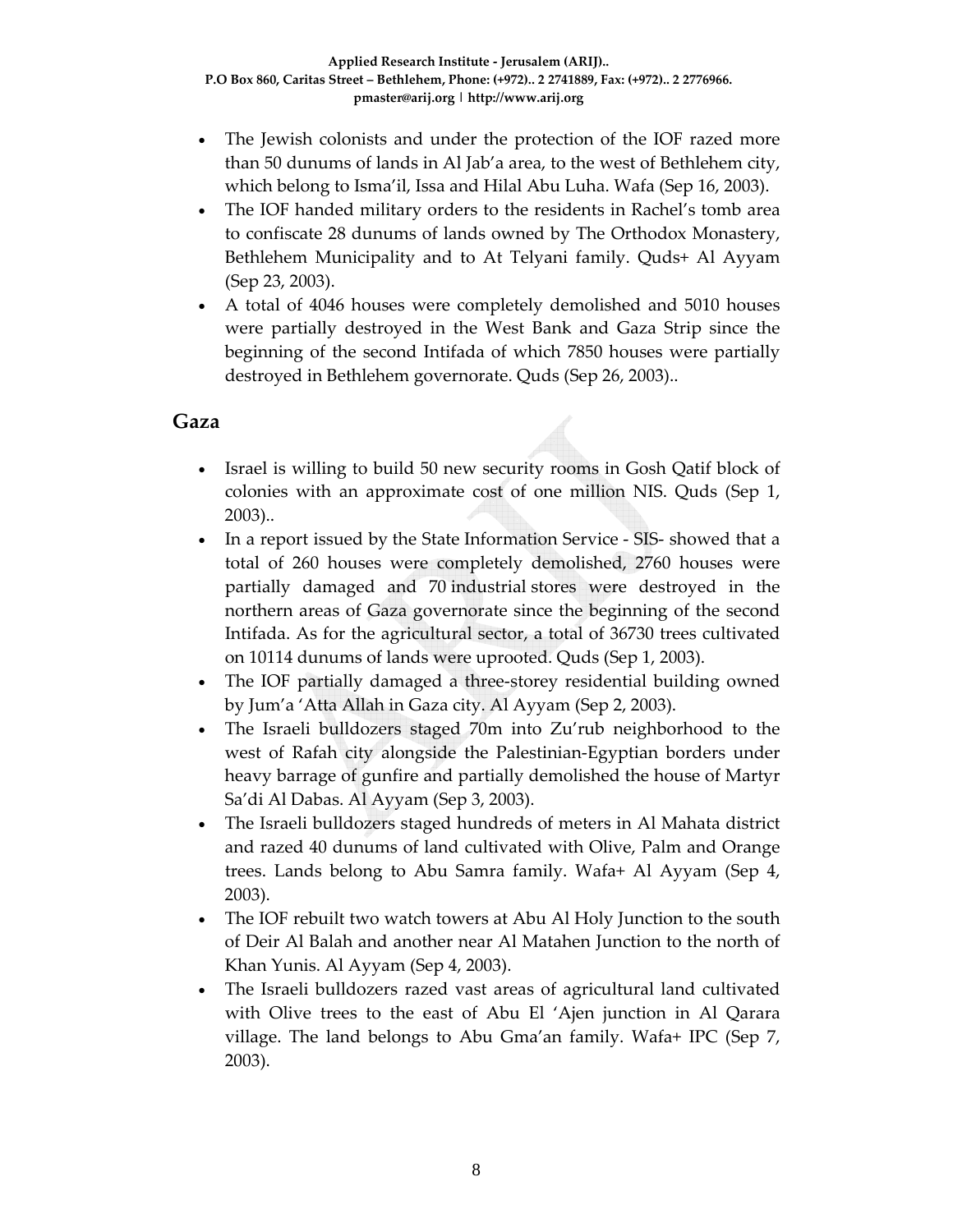- The Israeli Helicopters shelled on some Palestinian houses causing the demolition of a two‐storey house in Al Namsawi neighborhood in Khan Yunis city. Moheet+ Wafa (Sep 8, 2003).
- The IOF razed vast areas of agricultural lands to the east of Beit Hanun passage north of Gaza Strip. Quds (Sep 7, 2003).
- The IOF shelled a three‐storey house of Marwan Abu Ras in Al Jala Street in Gaza city causing the destruction of the third floor. Quds (Sep 7, 2003).
- The Israeli bulldozers staged 200m into Qizan An Najjar district southeast of Khan Yunis city and razed vast areas of agricultural land cultivated with Tomato's and green pepper which belong to Ashraf Tbashi. In addition, the IOF razed 21 dunums of agricultural land owned by Issa El Laham along with 8 plastic houses owned by Sami Hegazi in Qizan Abu Rashwan district. Wafa+ Al Ayyam (Sep 8, 2003).
- The IOF demolished the house of 'Abed El Salam Abu Musa in Khan Yunis camp; causing sever damages to the nearby houses. Al Ayyam (Sep 8, 2003).
- The Israeli bulldozers razed 3 dunums of agricultural land cultivated with Vegetables to the north of Rafah city near Moraj colony. The land is owned by Al Sha'ir family. Al Ayyam (Sep 8, 2003).
- The Israeli bulldozers and under the heavy barrage of gunfire staged into the north of Beit Hanun city and razed vast areas of agricultural land cultivated with Citrus. Lands belong to: Abu Sedow, Abu Othman Al Kafarneh, Abu Ramadan, Qarmout and Al Khaial families. Wafa+ Al Ayyam (Sep 9, 2003).
- The Israeli bulldozers staged into the north of Deir Al Balah and demolished for the second time the house of Abu Shawesh family. Al Ayyam (Sep 11, 2003).
- The IOF broke into Al Aqsa kindergarten in Qizan An Najjar region to the south of Khan Yunis and transferred it to a military watch point. They also demolished the wall of the school causing sever damages to the properties. Al Ayyam (Sep 11, 2003)..
- The Israeli bulldozers razed vast areas of agricultural land to the east of wad Gaza and uprooted the Olive trees cultivated in the land. Quds (Sep 11, 2003).
- The Israeli helicopters bombed a two-storey house which belongs to Mahmmoud Az Zahar in Al Remal neighborhood to the south of Gaza city and turned it to a heap of rubble. Quds (Sep 11, 2003)..
- The Israeli bulldozers staged 100m into Yibna refugee camp to the south of Rafah city and demolished 17 houses owned by 'Abed El 'Al, Abu Tah, Abu Jazar, Shaqfa, At Tawel, Radwan and Al Arja families;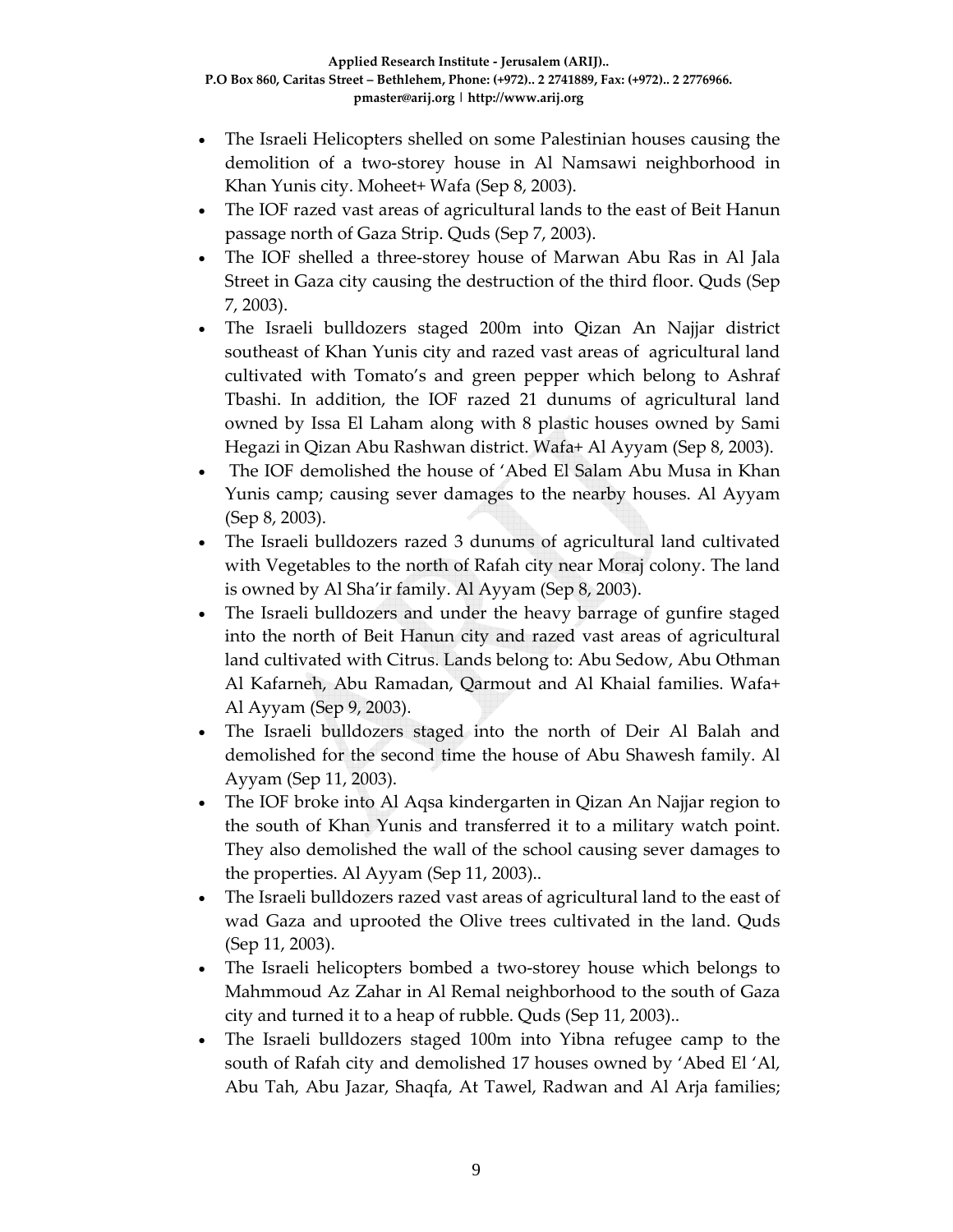as a result, 150 dwellers were displaced. Wafa+ Al Ayyam (Sep 11, 2003).

- The Israeli bulldozers staged into Qizan An Najjar region southeast of Khan Yunis and razed tens of dunums of agricultural land in the area owned by 'Abed El Shafi Al Sha'ir and partially demolished the house of Rezak El Sha'ir in the same area. Quds (Sep 13, 2003).
- The IOF dynamited the house of Fathi Abu Hussain in Al Salam neighborhood to the south of Rafah city and turned it into a heap of rubble. IPC+ Quds (Sep 15, 2003).
- The Israeli bulldozers staged 250m into Al Barahima region to the south of Rafah governorate and completely demolished 7 houses and caused damages to other seven houses in the area. The demolished houses are owned by the families of:
	- 1. Sha'th, Al Nagdi
	- 2. 'Awaja, Al Jamal
	- 3. Barhoum,
	- 4. Abu Hassanyn
	- 5. Al Jazar
	- 6. Abu El Najjar
	- 7. Al Hams. Quds (Sep 15, 2003).
- The Israeli bulldozers staged 300m into Al Sha'out region to the west of Rafah city and partially demolished 13 houses and razed tens of Olive trees. Al Ayyam (Sep 15, 2003).
- The IOF is planning to demolish 4000 houses to expand the area between Rafah city and the Egyptian borders. Quds (Sep 16, 2003).
- The IOF took over the house of 'Eiz El Din Al Hadad in Al Mahata district to the east of Deir El Balah city and turned it to a military barrack Wafa (Sep 16, 2003).
- The IOF demolished a two-storey house of Fathi Barhoum to the south of Rafah city in addition to other asbestos houses owned by Khairi 'Abed Barhoum. Wafa (Sep 16, 2003).
- The Israeli troops demolished the house of Munera Barhoum and razed the farm of Ahmad Barhoum in Al Barahima neighborhood southwest of Rafah city causing severe damages to other15 nearby houses. Quds (Sep 17, 2003).
- The Israeli bulldozers staged 300m into Yibna refugee camp and completely demolished three houses and partially destroyed another 15 houses in the area. Al Ayyam (Sep 17, 2003).
- The IOF demolished two houses owned by Majdi Sha'th and Samir Abu El Naja in Al Barahima area to the west of Rafah city. In addition,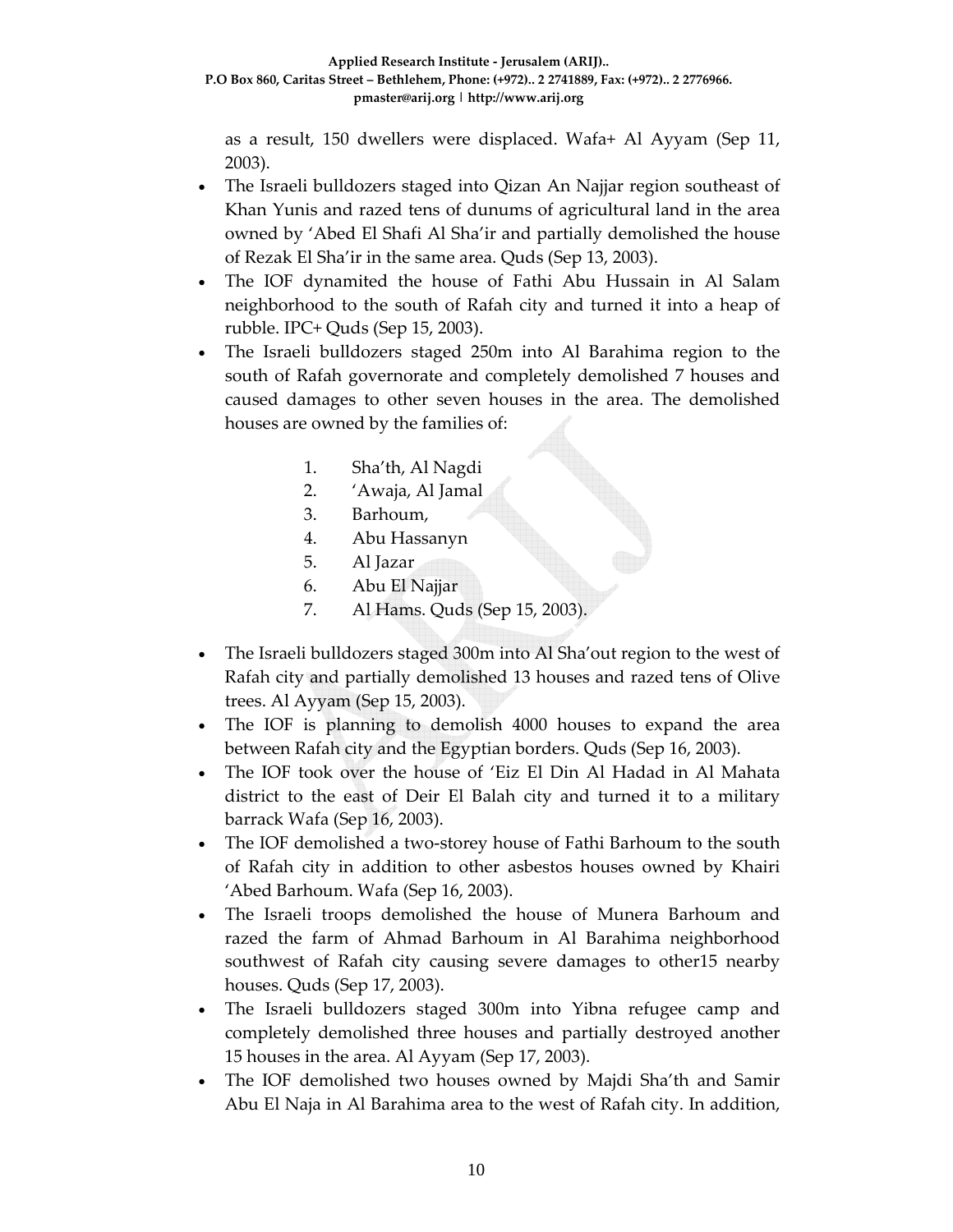the IOF partially demolished the Cement factory of El Helfawi family. Wafa (Sep 17, 2003).

- The IOF staged into Al Salam neighborhood southeast of Rafah city on the Palestinian‐ Egyptian borders under heavy barrage of gunfire; erected three trenches and demolished the house of Ramzi 'Abed El 'Al. Al Ayyam (Sep 20, 2003).
- The Israeli bulldozers staged 150m into Zu'rub neighborhood to the west of Rafah city; and razed two other plastic houses owned by Musa Zu'rub and demolished the house of Mahrous Ed Dabas. Al Ayyam (Sep 22, 2003).
- The IOF completed the construction of a 5m height military watch tower southwest of Rafah city. IPC+ Wafa (Sep 23, 2003).
- The Israeli bulldozers invaded east of Khan Yunis city and razed agricultural land along with two agricultural rooms owned by Ibrahim Qdah. Wafa (Sep 23, 2003).
- The Israeli bulldozers staged into Qizan Abu Rashwan area southwest of Khan Yunis city and razed the land of Al Lahham family which is cultivated with Vegetables. In addition, the IOF handed four demolition orders to Al Tarabin and Al Jarmi families in the same area. Wafa (Sep 23, 2003).
- The Israeli bulldozers staged into Yibna refugee camp and completely demolished five houses owned by Al Sha'ir, Abu Tukiya and 'Ashour family. Another 25 houses were also demolished in the area. Quds+ Wafa (Sep 24, 2003).
- The IOF staged into Al Bureij refugee camp and completely demolished the house of Abu 'Armaneh family. Quds+ Al Ayyam (Sep 26, 2003).

#### **Ramallah**

- The IOF dynamited a two-storey house of Na'im Saleh Al Sharef in 'Ein 'Arik neighborhood to the west of Ramallah city after planting it with heavy explosive devices forcing all inhabitants to evacuate it under the threat of weapons. Moreover, the IOF demolished another house in Umm Esharayet neighborhood to the south of Al Bireh city. Wafa (Sep 11, 2003).
- The IOF dynamited the house of Muhammad Ahmad Abu Sat‐ha in al Bireh city after planting it with explosive devices causing damages to the nearby houses. Wafa (Sep 11, 2003).
- The IOF dynamited the house of Martyr Ihab 'Abed El Qader Abu Salim in Rantis village to the north of Ramallah city, causing severs damages to the nearby houses. Quds (Sep 20, 2003).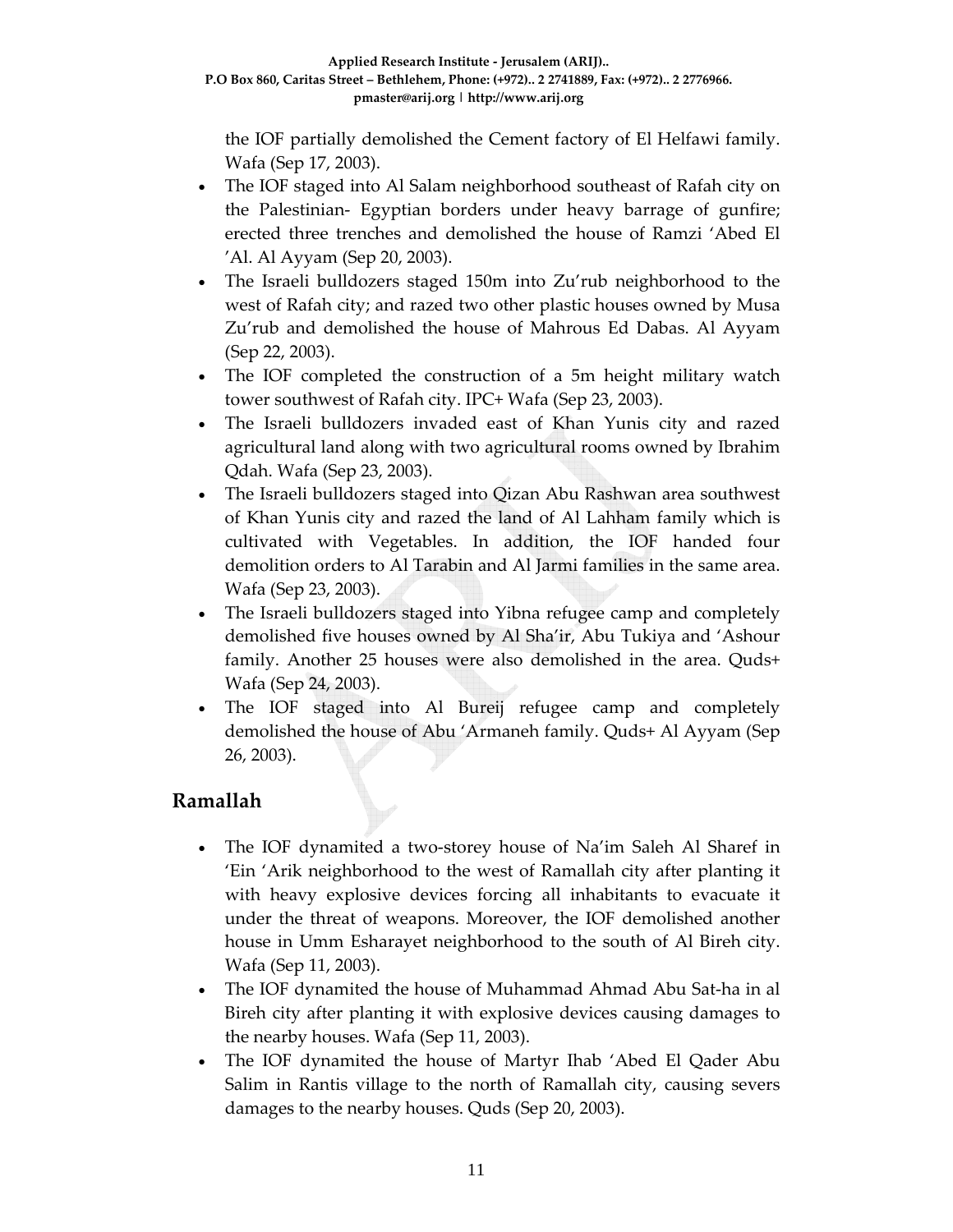### **Salfit**

- Colonists of Alei Zahav and Peduel colonies burned the Olive trees cultivated in the lands of Kafr Ad Dik and Burqin villages in Salfit. Wafa (Sep 7, 2003).
- The IOF handed military orders to Khalid Mahmmoud Muhammad Ahmad and Riyad Muhammad 'Amir in Mas‐ha village to demolish their poultry farms due to their location close to the Separation Wall Path. Quds (Sep 16, 2003).
- The Israeli troops razed 250 Olive trees in Kifl Haris village near the Trans Samarian bypass road. The trees belong to: Yousef 'Abed El Qader Saleh, Salah Mustafa Hamoudeh, Muhammad Hamed Abu Nawas, Saleh Ibrahim 'Aqal, Yousef, 'Ali and Ibrahim Mustafa Salah. Al Ayyam (Sep 19, 2003).
- The IOF handed residents Yousef Saleh El Haj Muhammad and Malik Nihad 'Amir Orders to stop building their houses under the pretext of not having building permits. The houses are located 300m away from the Separation Wall path and are composed composed of 6 apartments. Quds (Sep 19, 2003).

| Governorate Confiscated | Land<br>(Dunums). | Land<br>Threatened<br>(Dunums). | Uprooted<br><b>Trees</b> | <b>Houses</b><br>Demolished | <b>Houses</b><br><b>Threatened</b><br>to be<br>demolished |
|-------------------------|-------------------|---------------------------------|--------------------------|-----------------------------|-----------------------------------------------------------|
| Gaza                    | 64                | $\Omega$                        | 559                      | 73                          | $\overline{4}$                                            |
| Ramalla                 | $\Omega$          | $\theta$                        | $\Omega$                 | 5                           | $\Omega$                                                  |
| Jerusalem               | 20                | 134                             | 2000                     | 12                          | 14                                                        |
| Salfit                  | $\theta$          | $\overline{0}$                  | 250                      | $\overline{0}$              | $\overline{2}$                                            |
| <b>Bethlehem</b>        | 249               | $\Omega$                        | 660                      | $\theta$                    | $\Omega$                                                  |
| Jericho                 | 0                 | $\theta$                        | $\Omega$                 | $\overline{0}$              | $\theta$                                                  |
| Hebron                  | 51.5              | $\Omega$                        | 1050                     | 29                          | 10                                                        |
| Tulkarem                | 200               | $\theta$                        | $\Omega$                 | 35                          | $\overline{2}$                                            |
| Tubas                   | $\Omega$          | $\Omega$                        | $\Omega$                 | $\theta$                    | $\theta$                                                  |
| Qalqilyia               | $\theta$          | $\theta$                        | $\Omega$                 | $\overline{0}$              | $\theta$                                                  |
| <b>Nablus</b>           | $\Omega$          | 150                             | $\Omega$                 | 7                           | $\Omega$                                                  |
| Jenin                   | $\Omega$          | $\theta$                        | $\Omega$                 | 5                           | $\overline{2}$                                            |
| <b>Total</b>            | 584.5             | 284                             | 4519                     | 166                         | 34                                                        |